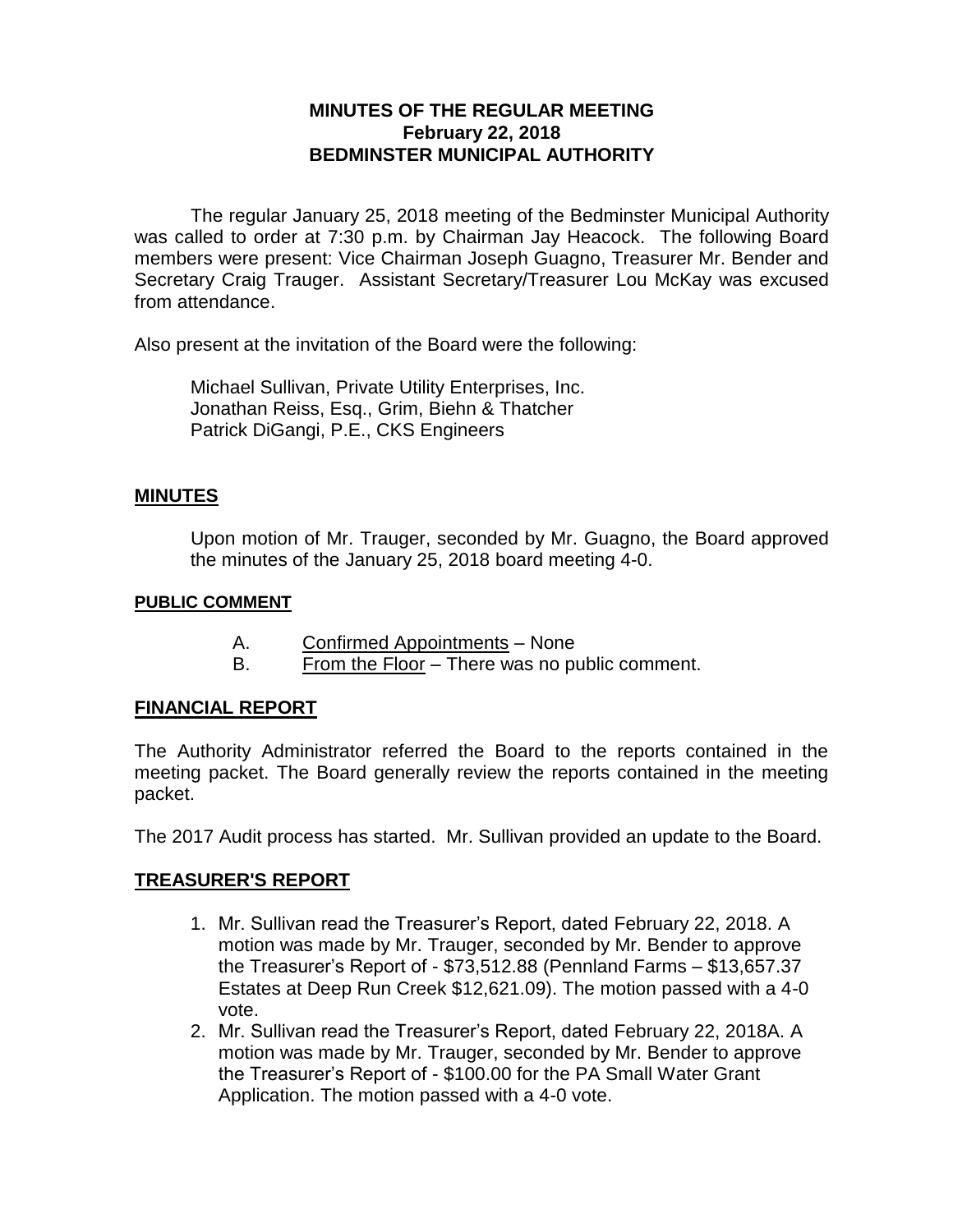3. A motion was made by Mr. Bender, seconded by Mr. Guagno to approve a transfer to the PLIGIT account from the operating account, in the amount of \$100,000. The motion passed with a 4-0 vote.

## **SOLICITOR'S REPORT**

### **Authority Business**

Mr. Reiss referred the Board to his written report.

- 1. John Garis Homes (Applebutter Rd) A motion was made by Mr. Bender and seconded by Mr. Guagno to approve and execute the Development, Memorandum of Development Agreement and Grinder Pump Maintenance Agreement between the Authority and John Garis Homes. The motion passed with a 4-0 vote.
- 2. Horensky Tract A motion was made by Mr. Bender and seconded by Mr. Guagno to approve the dedication and maintenance security of the Horensky Tract pending the recordation of the plans and right-of-way easement. The motion passed with a 4-0 vote.
- 3. Bedminster Water and Sewer Group A motion was made by Mr. Bender and seconded by Mr. Guagno to approve the  $8<sup>th</sup>$  Amendment to the Service Agreement. The motion passed with a 4-0 vote.

## **Developments**

Mr. Reiss referred the Board to his written report.

## **ENGINEER'S REPORT**

### **Authority Projects**

The Authority's Engineer generally reviewed the projects within the written engineering report with the Board.

- 1. Award of the Deep Run WWTP Decommission Project Mr. DiGangi provided an update to the Board noting the Township waived the fees related to the Deep Run WWTP Decommission Project.
- 2. PA Small Water and Sewer Grant Mr. DiGangi provided an update to the Board. The Planning Commission signed the letter indicating the project is consistent with the Township Comprehensive Plan. The application was submitted online on February 22, 2018.